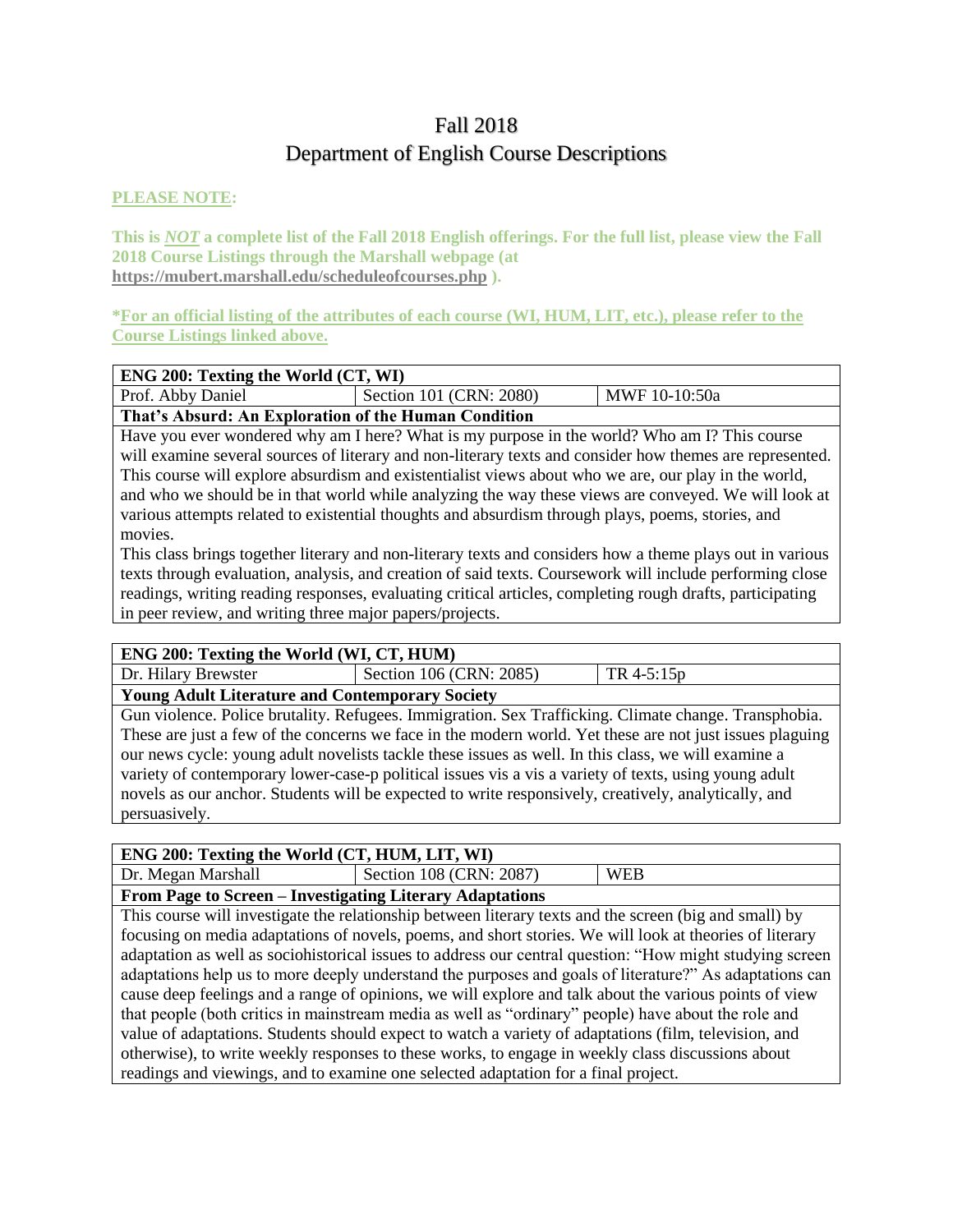| ENG 203: Appalachian Literature (WI, MC, LIT)                                                           |                                                                                                     |            |  |  |
|---------------------------------------------------------------------------------------------------------|-----------------------------------------------------------------------------------------------------|------------|--|--|
| Dr. Britton Lumpkin                                                                                     | Section 101 (CRN: 2120)                                                                             | MW 2-3:15p |  |  |
| <b>Sacred and Profane in Appalachia</b>                                                                 |                                                                                                     |            |  |  |
|                                                                                                         | This course will focus on representations of the spiritual and the mundane every day in Appalachian |            |  |  |
| Literature and how the relate to one another. Some of the more noted sinners, saints, monsters, and     |                                                                                                     |            |  |  |
| angels found in Appalachia will be examined and discussed. While some of the material will be           |                                                                                                     |            |  |  |
| heavenly, the rest will be salacious and shocking. Possible Appalachian authors to be discussed include |                                                                                                     |            |  |  |
| Lee Maynard, Cormac McCarthy, Lee Smith, Ann Pancake, Breece D'J Pancake, Manly Wade                    |                                                                                                     |            |  |  |
| Wellman, David Bottoms, Sarah Beth Childers, Krystal Wilkinson, Henry Louis Gates Jr., Scott            |                                                                                                     |            |  |  |
| McClanahan, and Kristin Steele.                                                                         |                                                                                                     |            |  |  |

## **ENG 204: Writing for the Workplace**

|                         | TR 9:30-10:45a                                                                     |
|-------------------------|------------------------------------------------------------------------------------|
| Section 103 (CRN: 2124) | TR 11a-12:15p                                                                      |
| Section 104 (CRN: 2125) | TR 12:30-1:45p                                                                     |
|                         | $1.10$ = $0.1$ , $1.11$ and $101$ and $1.01$ and $1.01$<br>Section 102 (CRN: 2123) |

The primary goal of English 204 is to develop and practice basic writing that is focused on the styles and forms used in the workplace. To do so, students must use critical thinking as well as build on the elements of audience and purpose in their respective interactions with co-workers, customers, and clients (to name just a few). In this class, writing will be approached as a transaction method to help build relations with the intended audience.

To focus our path toward these goals, we will work on a plethora of business writing projects (small and major), including (but not limited to) email, letter, memorandum, recommendation report, and formal proposal. Besides exploring examples of these artifacts in class, students will produce business documents of their own as well as engage in research to produce longer business documents like reports and formal proposals.

| <b>ENG 205: Popular Literature (CT, WI)</b>                                                             |                                                                                                        |            |  |  |
|---------------------------------------------------------------------------------------------------------|--------------------------------------------------------------------------------------------------------|------------|--|--|
| Dr. Jim Riemer                                                                                          | Section 101 (CRN: 2131)                                                                                | <b>WEB</b> |  |  |
| <b>Tales of Adventure</b>                                                                               |                                                                                                        |            |  |  |
|                                                                                                         | Danger! Intrigue! Evil Sorcery! Ancient artifacts! Strange Lands! Death-defying escapes! Intergalactic |            |  |  |
|                                                                                                         | battles! Prepare to travel the world pursuing excitement and adventure. In this class you will be      |            |  |  |
|                                                                                                         | reading, discussing, and writing about a range of popular literary texts in the popular genre of       |            |  |  |
| adventure fiction. You will be examining how these texts relate to the historical, cultural contexts in |                                                                                                        |            |  |  |
| which they were written and how they are both a reflection of and reaction to those contexts. You will  |                                                                                                        |            |  |  |
| be examining how these texts reflected and shaped popular ideas about cultural interaction, about       |                                                                                                        |            |  |  |
| gender, about nature and "civilization," as well as examining the conventions and techniques of the     |                                                                                                        |            |  |  |
| adventure genre. The main assignments will include online discussion boards, several literary analysis  |                                                                                                        |            |  |  |
| paragraphs, a literary analysis essay, and a web site project.                                          |                                                                                                        |            |  |  |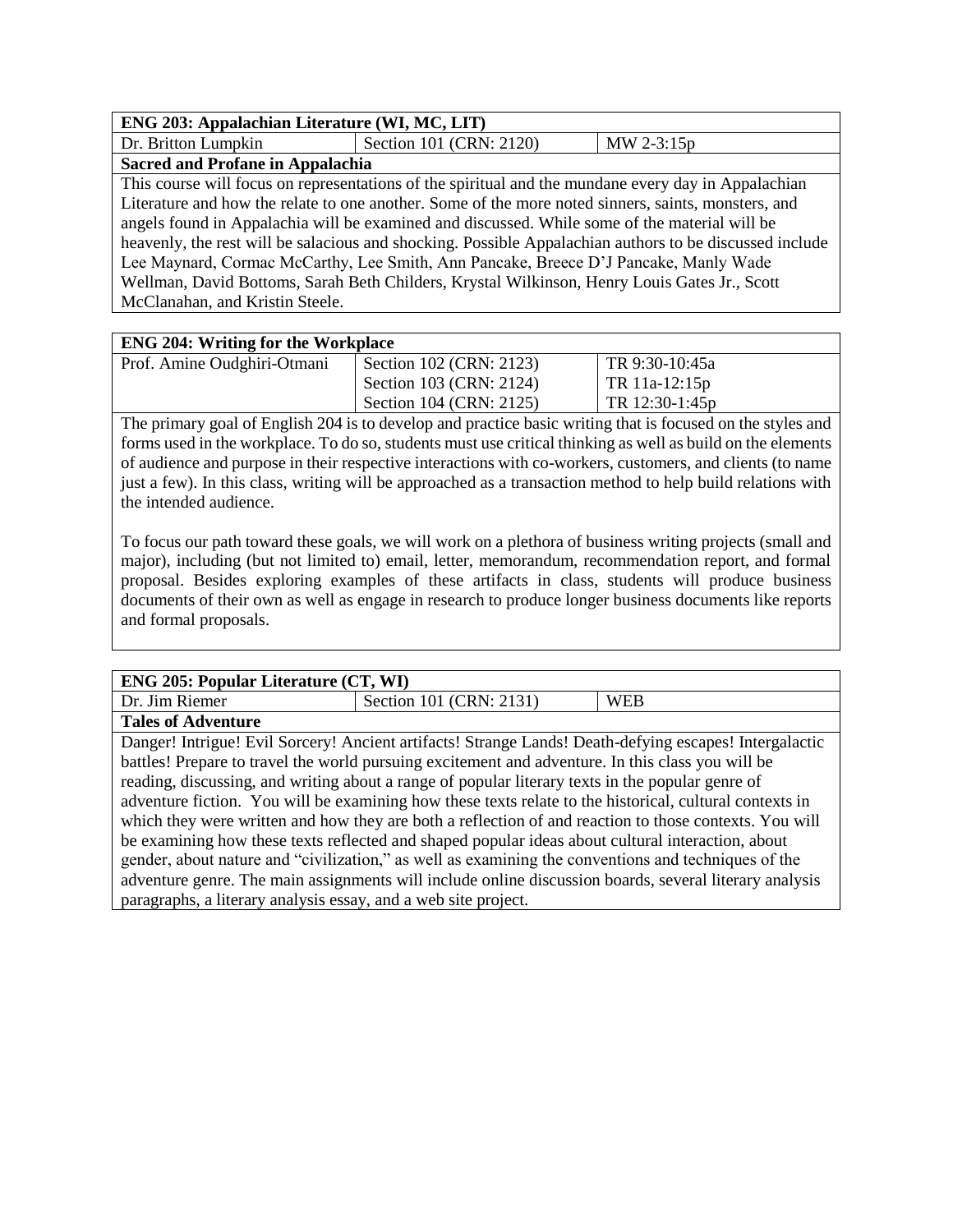| <b>ENG 209: Literature of Fantasy (WI, LIT)</b> |                         |            |  |
|-------------------------------------------------|-------------------------|------------|--|
| Dr. Gwenyth Hood                                | Section 101 (CRN: 2132) | <b>WEB</b> |  |
|                                                 | Section 102 (CRN: 2133) |            |  |

## **Imagination Grasps at Reality**

exams, and one short paper.

This survey explores fantasy literature from its origins in mythology to its current status as a modern genre usually contrasted with realism. Beginning with *The Golden Ass*, a novel length narrative from the days of the Roman Emperor Marcus Aurelius (second century AD), we will proceed all the way up to the present, sampling works by the Brothers Grimm, Charles Perrault, Hans Christian Andersen, Sheridan Le Fanu, C. S. Lewis, Margaret Atwood, Angela Carter and Mercedes Lackey. We conclude with the epic fantasy of J. R. R. Tolkien, *The Hobbit* and *The Lord of the Rings*, a major work of the twentieth century which synthesizes and harmonizes many aspects of Fantasy Literature. In this Writing Intensive (WI) class, there will be weekly on-line journals and discussions, and weekly prompts to respond to readings and practice formal documentation. Besides this, there are three formal essays and a final exam on an assigned topic. Students will have the opportunity to revise Essay 1 after it is graded. For Essay 3, students can choose between a creative work and a third short analystical essay.

| <b>ENG 210: Autobiography and Memoir (WI)</b>                                                               |                                                                                                              |               |  |  |
|-------------------------------------------------------------------------------------------------------------|--------------------------------------------------------------------------------------------------------------|---------------|--|--|
| Dr. Rachael Peckham                                                                                         | Section 101 (CRN: 2134)                                                                                      | TR 11a-12:15p |  |  |
|                                                                                                             | Section 102 (CRN: 2135)                                                                                      | TR 2-3:15p    |  |  |
|                                                                                                             | This course involves the close study of autobiography and memoir. Specifically, we'll be examining           |               |  |  |
|                                                                                                             | the contemporary trend and popularity of the <i>micro-memoir</i> and of other brief forms of nonfiction. The |               |  |  |
| reading list will feature a sample of memoirs and essay collections that utilize these forms, from Joe      |                                                                                                              |               |  |  |
| Brainard's 1975 best-selling litany, <i>I Remember</i> , to Molly Brodak's debut memoir, <i>Bandit</i> . In |                                                                                                              |               |  |  |
| conjunction with our exploration of this quirky subgenre of autobiography and memoir, students will         |                                                                                                              |               |  |  |
| compose and revise four "snapshots"—short autobiographical stories totaling no more than 750 words          |                                                                                                              |               |  |  |
|                                                                                                             | each—for inclusion in a portfolio (i.e. a <i>micro-memoir</i> of one's own) at the semester's end.           |               |  |  |

| <b>ENG 211: Science Fiction (WI, LIT)</b>                                                                                  |                                                                                                                       |            |  |
|----------------------------------------------------------------------------------------------------------------------------|-----------------------------------------------------------------------------------------------------------------------|------------|--|
| Dr. John Young                                                                                                             | Section 101 (CRN: 2136)                                                                                               | MW 2-3:15p |  |
|                                                                                                                            | Section 102 (CRN: 2137)                                                                                               | MW 4-5:15p |  |
|                                                                                                                            | "The world is a science fiction novel": Imagining Other Worlds, Other Times, Other Selves                             |            |  |
|                                                                                                                            | By imagining the world as it is <i>not</i> , science fiction lets us ask questions about why the world is <i>this</i> |            |  |
| way (or why it's not the way we wish it were), so that, as one contemporary writer puts it, "The world                     |                                                                                                                       |            |  |
| is a science fiction novel." This class will survey three major strands of SF in the 20 <sup>th</sup> and 21 <sup>st</sup> |                                                                                                                       |            |  |
| centuries: stories about time travel, stories about contact with alien civilizations, and stories about                    |                                                                                                                       |            |  |
| technology's impact on humanity. Following a few selections from foundational SF writers in the mid-                       |                                                                                                                       |            |  |
| $20th$ century (Isaac Asimov, Ray Bradbury, Philip K. Dick, Robert Heinlein) we will consider more                         |                                                                                                                       |            |  |
| recent fiction in each of these three subgenres (by such writers as Margaret Atwood, Octavia Butler,                       |                                                                                                                       |            |  |
|                                                                                                                            | Ted Chiang, Samuel R. Delany, William Gibson, Andrea Hairston, Walter Mosley, Nnedi Okorafor,                         |            |  |
|                                                                                                                            | Kim Stanley Robinson, Vernor Vinge, Charles Yu), as well as a few TV episodes ( <i>Black Mirror</i> , X               |            |  |

*Files*, *Lost*), and films (*Dark City*, *Blade Runner*). Course requirements will include quizzes, responses,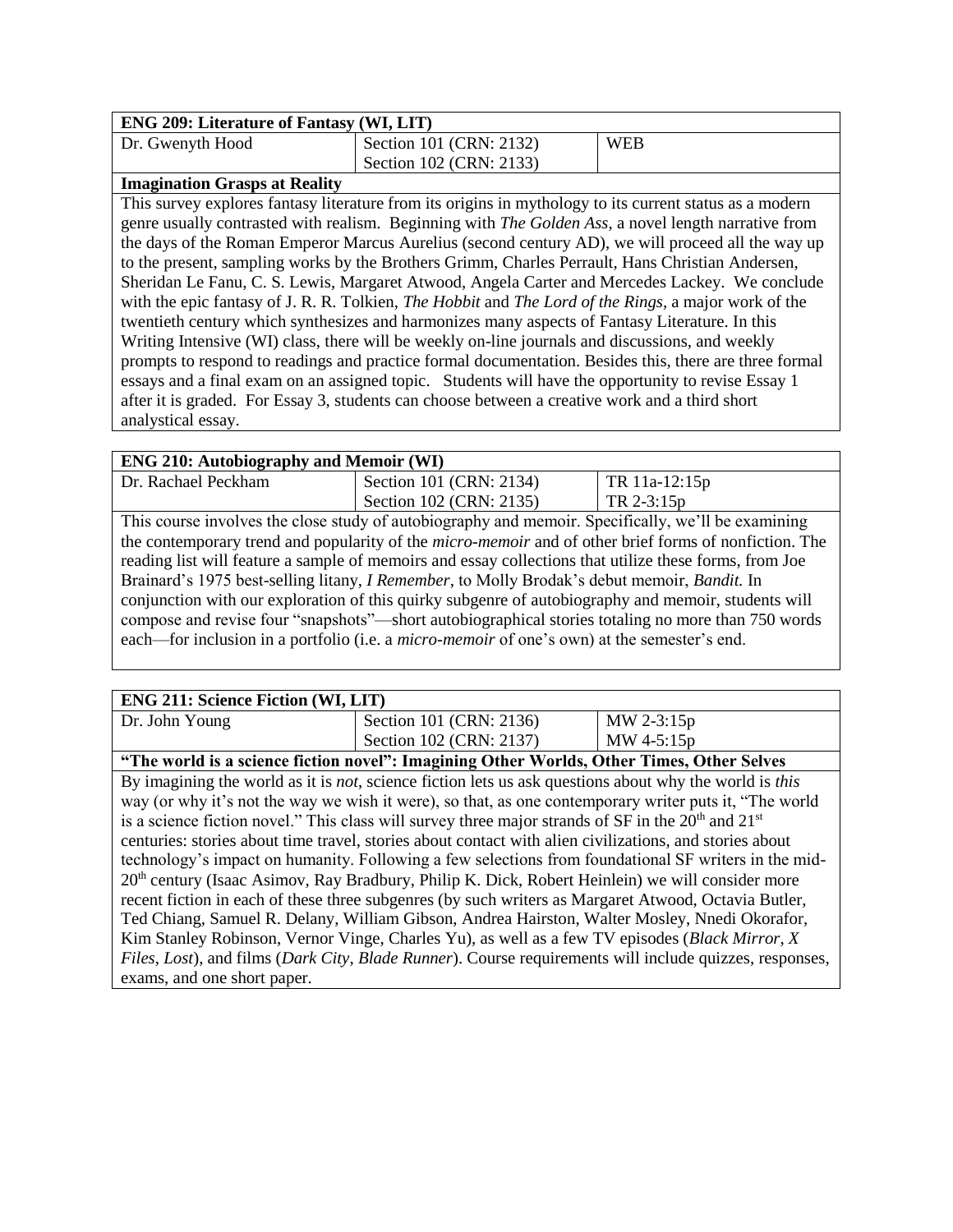| <b>ENG 214: Introduction to Comics (WI)</b>                                                         |                                                                                                              |            |  |
|-----------------------------------------------------------------------------------------------------|--------------------------------------------------------------------------------------------------------------|------------|--|
| Dr. Jim Riemer                                                                                      | Section 103 (CRN: 2140)                                                                                      | <b>WEB</b> |  |
|                                                                                                     | In this class you will be reading, discussing, and writing about comics and graphic narratives. You will     |            |  |
|                                                                                                     | be learning to analyze the visual and graphic narrative techniques in these texts and how those              |            |  |
|                                                                                                     | techniques are used by the writers and artists to develop characters, illustrate conflicts, create suspense, |            |  |
| and develop themes. While the comics and graphic narrative you will be reading treat a range of     |                                                                                                              |            |  |
| themes and issues, we will be giving particular focus to how those texts develop themes and address |                                                                                                              |            |  |
|                                                                                                     | issues related to the depiction of violence, gender roles, and ideas about justice. The readings will        |            |  |
|                                                                                                     | include reading comics featuring Batman, Jonah Hex, Hawkeye, and the Green Turtle, as well as a              |            |  |
|                                                                                                     | graphic novel of your choice. The main assignments will be online discussion boards, two literary            |            |  |
|                                                                                                     | analysis paragraphs, a literary analysis essay, and a PowerPoint slideshow project.                          |            |  |

#### **ENG 215: Good Novels**

| Dr. Daniel Lewis | Section 101 (CRN: 2141) | TTh 9:30-10:45 |
|------------------|-------------------------|----------------|
|                  |                         |                |

#### **American Masculinities**

"Do what thy manhood bids thee do, from none but self expect applause;

He noblest lives and noblest dies who makes and keeps his self-made laws" - Richard Francis Burton This section of English 215: Good Novels will examine fictional representations of masculinity in American novels. We will discuss what it means to be a man, what is required, what is honored, and what is mocked and rejected, according to each novel. We will pay special attention to diverse masculinities, and focus on topics such as sexuality, race and ethnicity, religion, geographical location, economic class, and political ideology. Some of the novels we will read: *On the Road* by Jack Kerouac, *The Adventures of Tom Sawyer* by Mark Twain, *The Brief Wonderous Life of Oscar Wao* by Junot Díaz. *Giovanni's Room* by James Baldwin, and *The Heart is a Lonely Hunter* by Carson McCullers.

#### **ENG 221: Postcolonial Literature**

Dr. Puspa Damai Section 101 (CRN: 2142) TR 11a-12:15p ENG 221 will look at **short stories** written by post/colonial writers such as Chinua Achebe, Margaret Atwood, Rudyard Kipling, Salman Rushdie, Mahasweta Devi, and Jamaica Kincaid. Our goal is to find answers in their short stories to such big questions as: What is colonialism? How does colonialism affect the colonizer and the colonized? What is the relationship between language or aesthetics and politics? How do creative writers respond to colonialism? Why do postcolonial writers write back? Why should we care about postcolonial literature in Appalachia? We will also read a few short essays to familiarize ourselves with the theoretical school of postcolonialism. Above all, our goal in this course is to enjoy and celebrate one of the timeless cultural and literary phenomena: storytelling. Assignments will include short response papers, presentations and one analytical paper.

| <b>ENG 231: Good Stories (WI, LIT)</b>                                                                 |                         |                |
|--------------------------------------------------------------------------------------------------------|-------------------------|----------------|
| Prof. John Van Kirk                                                                                    | Section 101 (CRN: 2143) | TR 12:30-1:45p |
| The Stories You Need to Have Read                                                                      |                         |                |
| The best, the most famous, and the most important short stories from around the world. Indulge in the  |                         |                |
| pleasure of reading and talking about a great story. One story per class day. Two short papers, a mid- |                         |                |
| term exam, and a final.                                                                                |                         |                |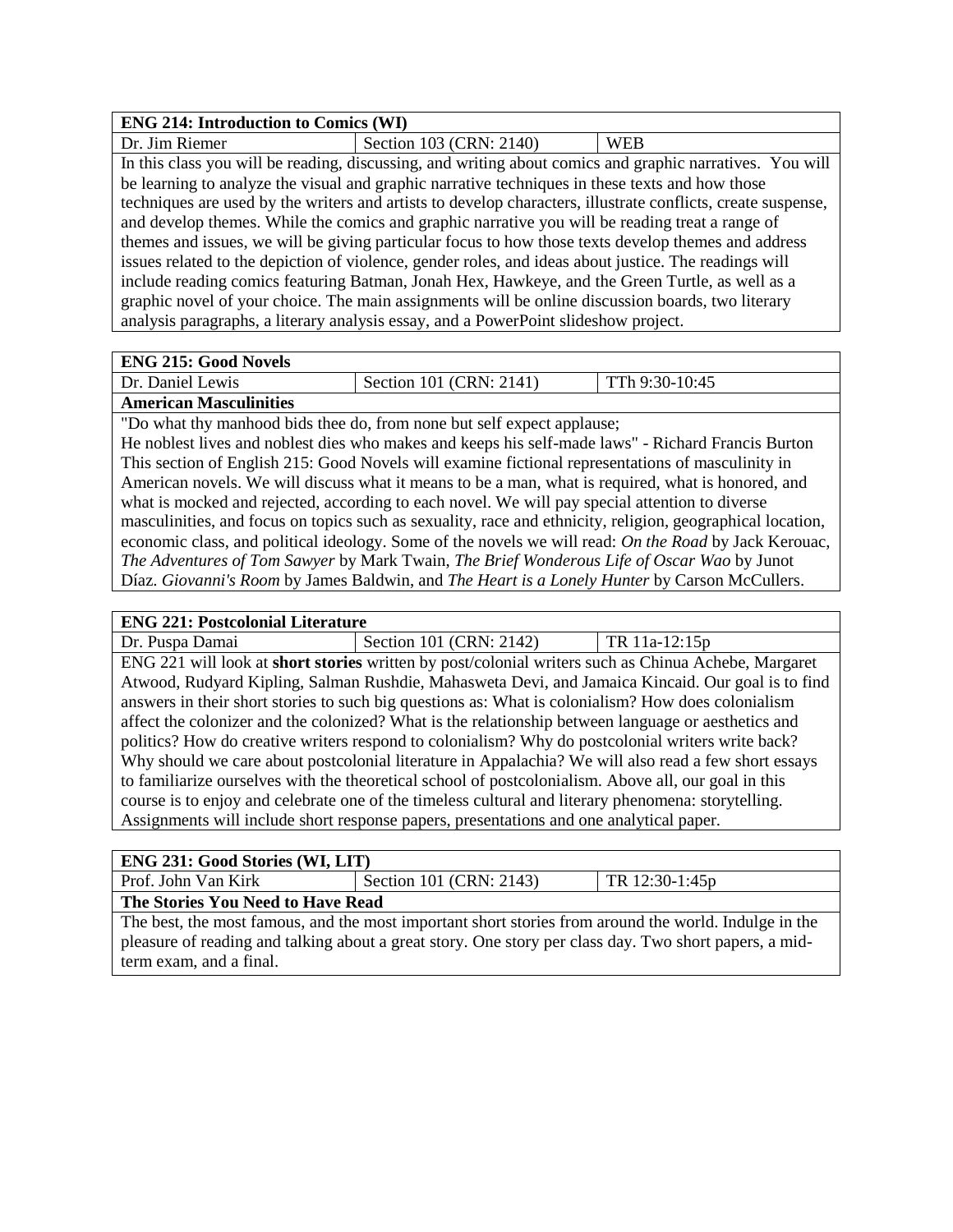# **ENG 231: Good Stories (HUM, LIT)**

Prof. Jennifer Spoor | Section 102 (CRN: 2144) | R 5:35-7:15p *Good Stories* will focus on some of the very best short stories, both fiction and nonfiction, both American and from around the world. We will discuss how a story is "good"-- as art or as a different kind of creation or experience. This course is conducted as a relaxed exploration of different kinds of stories which are great in their own ways, so each student is sure to find a new favorite or an even deeper appreciation of an old favorite. Grading is based on flexible assignments that enable students to pursue their interests and strengths.

## **ENG 232: Good Films (WI, LIT)**

 $Dr.$  Britton Lumpkin Section 104 (CRN: 2148) WEB-2<sup>nd</sup> 8 Weeks

### **Adventures in Film Genre**

Our focus for this film course will be on some of the major cinematic films genres such as the musical, melodrama, the war/combat film, horror, the gangster movie, film noir, and science fiction. These genres have influenced contemporary films in numerous ways and are worth exploring. In addition to acquiring a working knowledge of film terms and film technique, the class will examine these film genres and the various messages (both positive and negative) these genres convey to viewers. Issues regarding gender, race, class, nationhood, technology, humanity, morality, family, justice, and humor will be just a few of the subjects that we may end up exploring over the course of the semester when watching and discussing these films.

## **ENG 240: African American Literatures (HUM, LIT, WI, MC)**

Dr. Kristen Lillvis | Section 103 (CRN: 2151) | WEB  $(2<sup>nd</sup> 8$  weeks) This course focuses on African American literature and culture from the colonial period to the present, with particular attention paid to issues of gender and the intersection of gender and race. Through our course readings, class discussions, and writing assignments, we will work to gain an understanding of and appreciation for the diverse nature of African American writing. We will study important works of fiction, non-fiction, poetry, drama, and science fiction by African American authors alongside historical documents and other cultural artifacts in order to learn more about how literature and society shape one another.

#### **ENG 241: Ethnic Literatures (WI, MC)**

Dr. Sarah A. Chavez Section 101 (CRN: 2152) TR 4-5:15p

## **American Identity in Adaptation**

"The film made it easy for readers of the book to misunderstand what it was about, and the misunderstanding will pursue me till I die." - Anthony Burgess on *A Clockwork Orange* "The Greatest Homage we can pay to truth, is to use it." – James Russell Lowell

In this discussion-heavy, seminar-style course, students will study written texts, with a focus on those which have been adapted for the (big and/or small) screen. These authors will all be from diverse ethnic groups in and we will consider the texts as pieces of art, as well as through cultural and historical context.

Because it is impossible to cover the depth and variety of the literature of all ethnic groups in the U.S., this class will narrow in on prose, poetry, plays, and film from Ethnic American writers/artists who self-identify as: Latina/o/Chicana/o, Asian American, African American, and/or Native American. By directing our energies towards these few specific ethnic groups which have deep historical roots in the founding and history of the United States, we will have the opportunity to understand the ways that U.S. literature and culture has been shaped by diversity and how that diversity is re-imagined by screenwriters, directors, and actors. Possible texts books/movies: A Raisin in the Sun, The Color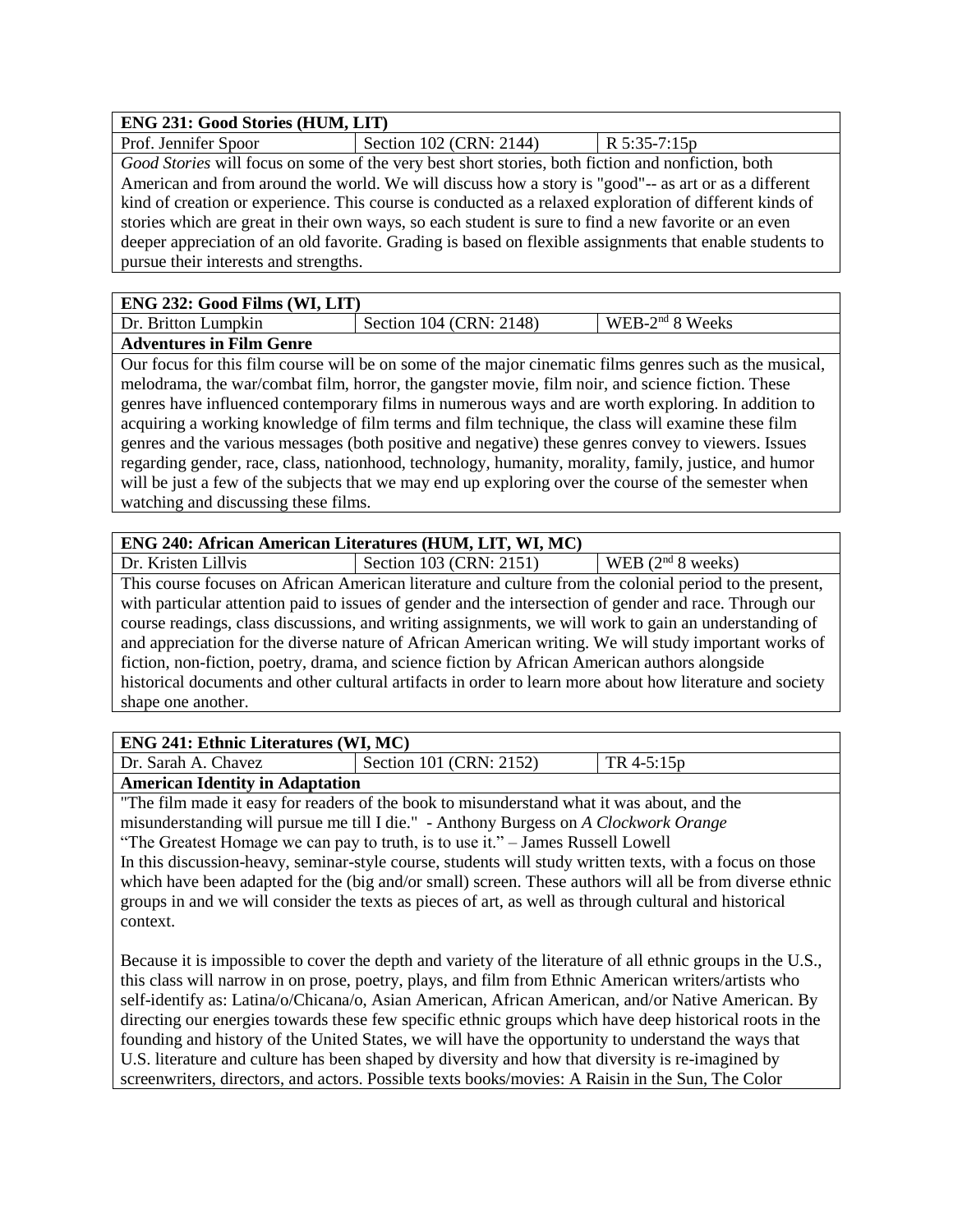Purple, Zoot Suit, Smoke Signals (The Lone Ranger and Tonto Fist-Fight in Heaven, and Better Luck Tomorrow.

Students will also learn the various styles of writing that make up contemporary American literature, many of which have been born out of the influence of ethnic, minority cultures.

# **ENG 242: Women Writers (HUM, WI, LIT, WS)**

| Section 102 (CRN: 2154)<br>$TR 12:30-1:45p$ | Dr. Jana Tigchelaar | Section 101 (CRN: 2153) | $T$ R 9:30-10:45a |
|---------------------------------------------|---------------------|-------------------------|-------------------|
|                                             |                     |                         |                   |

#### **Haunted Women in North American Literature**

This course will study texts by North American women writers that portray hauntings, ghosts, and other spectral details. We will use this gothic lens to examine texts by authors of various racial, ethnic, and class backgrounds, working to understand what the ghostly or supernatural tells us about women's experiences in literature. Our readings will include Shirley Jackson's *The Haunting of Hill House*, Toni Morrison's *Beloved*, Marilynne Robinson's *Housekeeping*, and Margaret Atwood's *Alias Grace*, along with other shorter works. We will practice critical thinking, reading, and writing skills throughout the course, producing a number of shorter response papers, a longer project that combines analysis and creativity, and other assignments.

| ENG 242: Women Writers (WI, WS) |                         |            |
|---------------------------------|-------------------------|------------|
| Dr. Jim Riemer                  | Section 103 (CRN: 2155) | <b>WEB</b> |

In this class you will be reading, discussing, and writing about a range of texts by women writers. These texts reflect the diversity of women's lives over the last 200 years. You will be examining how these texts relate to the historical, cultural contexts in which they were written and how they are both a reflection of and reaction to those contexts. You will be examining how these texts depict women's experiences and how they address issues of gender, including how those relate to issues of identity, class, religious background and beliefs, and differing cultural attitudes and beliefs. The main assignments will include informal individual writing and critical thinking activities, online discussion boards, two literary analysis paragraphs, a literary analysis essay, and a web site project.

#### **ENG 263: Digital Literary Studies (HUM, LIT, WI)**

Dr. Kristen Lillvis Section 101 (CRN:  $4505$ ) TR 2-3:15 p Do you dream about combing through archives? Do you want a job writing about videogames? Are you interested in making video games and video essays? Here's a way to get started on these goals and more. This course offers you an introduction to digital literary studies. Topics to be addressed include digitizing and analyzing print texts, comparing and critiquing electronic literature, and creating video games and video essays. This course also covers the creation of digital portfolios.

#### **ENG 344: Introduction to Film Studies (WI, LIT)**

Dr. Britton Lumpkin Section 101 (CRN: 2157) MW 2-3:15 pm

Each week in this course, we will consider an aspect of film form and analyze a representative and exemplary film from American or international cinema in order to better understand film history and cinematic technique. Over the course of the semester, students will refine and sharpen their rhetorical and observational skills in regards to film analysis through various low, medium, and high stakes writing assignments, assigned readings, and classroom discussion.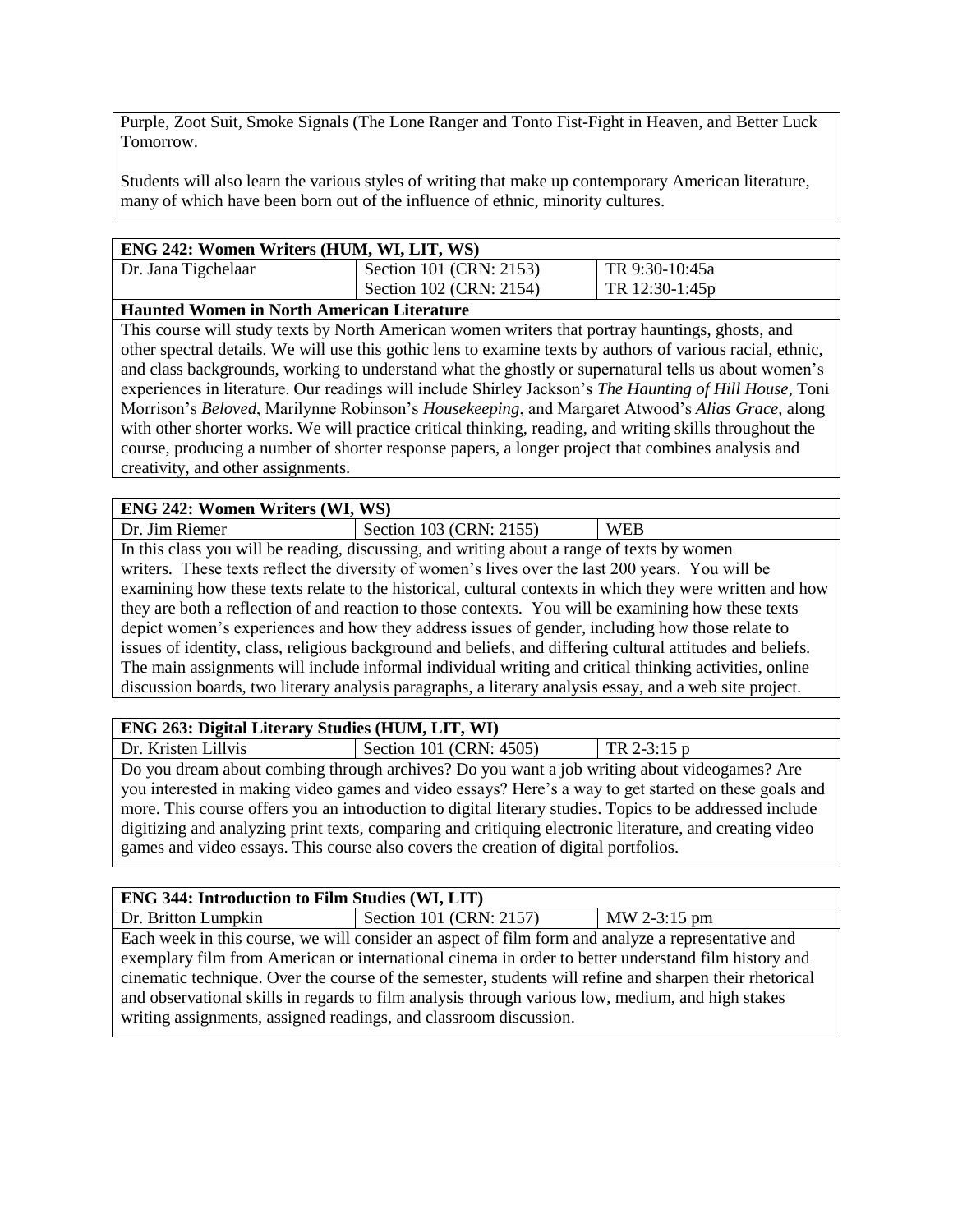| <b>ENG 344: Introduction to Film Studies (WI, LIT, FS)</b> |                         |                |
|------------------------------------------------------------|-------------------------|----------------|
| Dr. Walter Squire                                          | Section 102 (CRN: 2158) | TR 9:30-10:45a |
|                                                            | Section 103 (CRN: 2159) | $TR 2-3:15p$   |

Have you ever wondered how films are made? How do flashes of light accompanied by sound work together to produce riveting stories, some so enchanting that we watch them over and over again? This course will focus upon film form, the artistry that produces the magic of movies. After devoting several weeks to an examination of the elements of film form--mise-en-scène, cinematography, editing, and sound—we will then shift our attention to international film history to provide a fuller picture of the possibilities of cinematic art. Readings from the assigned text *Looking at Movies*, by Richard Barsam and David Monahan, will be supplemented by selected American and international films, including *Juno, Edward Scissorhands, Boys don't Cry, Mudbound, Moonlight, The Cabinet of Dr. Caligari, A Girl Walks Home Alone at Night, Where Do We Go Now?*, and *The Night of Truth*. Assignments will include low-, medium-, and high-stakes writing (various in-class exercises, weekly viewing responses to films, and a formal analysis of a short film) as well as quizzes and a final exam.

#### **ENG 350: Intro to Textual Analysis**

Prof. Anna Rollins Section 101 (CRN: 2160) MW 2-3:15p What is a text, and how can we become better, closer readers? How do the texts that we read set the stage for our day-to-day lives? These are the questions that we will take up over the course of the semester. In this course, we will be reading a variety of texts, spanning the course of several centuries, composed in a variety of genres. We will begin the semester reading poetry as anthologized in Eavan Boland and Mark Strand's *The Making of a Poem*. Following our close reading of poetry, we will turn our gaze to the novel, focusing specifically on Mary Shelley's *Frankenstein*. We will then step back in time, reading William Shakespeare's play *The Tempest*, and critical articles about his dramatic work. Finally, we will engage in reading a less-conventional text -- a graphic memoir – specifically, Roz Chast's *Can't We Talk About Something More Pleasant?*

#### **ENG 350: Intro to Textual Analysis**

Dr. Daniel Lewis Section 102 (CRN: 2161) TR 11a-12:15p "Literature adds to reality, it does not simply describe it. It enriches the necessary competencies that daily life requires and provides; and in this respect, it irrigates the deserts that our lives have already become."- C.S. Lewis

How do we learn to be better, closer readers? How do we analyze a film, a book, a poem, or a graphic novel? And furthermore, how do we improve these skills? This course is an introduction to critical readings of texts from a range of genres and media. In this class, our goals will be to develop your explication, critical reading, research, and writing skills. To accomplish these goals, we will explicate poems, read a novel (*The Girl on the Train*), experience Shakespeare, watch a film (*Spirited Away*) research and analyze scholarly articles, and look at a graphic novel (Lynda Barry's *What It Is*).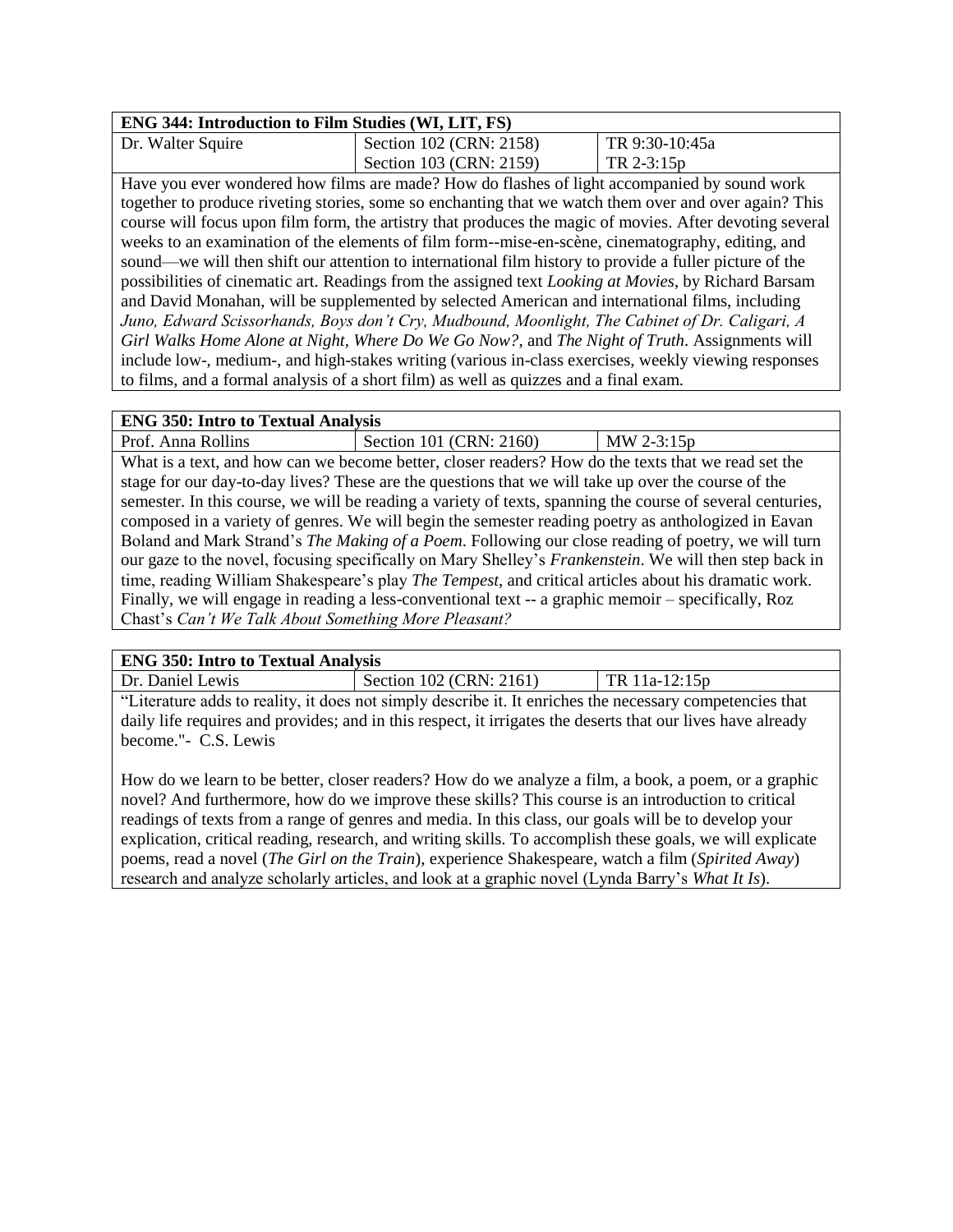### **ENG 354: Scientific and Technical Writing**

Prof. Amine Oudghiri-Otmani | Section 103 (CRN: 2166) | WEB

Technical writing is all about empowerment: making information accessible, usable, and relevant. Knowing that much of your career success will depend on how well you communicate, the primary goal of English 354 is to prepare you to write in your profession by completing the types of practical writing projects often required in many professions. Emphasis will be placed on making effective businessrelated presentations supported with appropriate visual aids.

To focus our path toward these goals, we will analyze graphs, write effective employment documents (including resumes, cover letters, and personnel reports), prepare for a job interview, produce technical documents like reports and formal proposals, and review and practice Standard English grammar as is needed and applicable to each assignment.

#### **English 355: Introduction to Critical Theory (WI)**

Dr. Margaret Sullivan | Section 101 (CRN: 2167) | MW 2-3:15p

This course will introduce significant trends in literary theory; no prior knowledge of theory is expected. Students will learn how to identify underlying theoretical concepts in literary criticism as well as how to integrate theory and criticism into their own writing.

Theory is important to literary study because it offers diverse ways to connect literary texts to larger philosophical ideas and social or political movements. Most of our class will examine nineteenth and twentieth century theoretical movements that continue to shape the study of literature, film and culture in the twenty-first century.

In addition to theoretical topics including deconstruction, gender theory, queer theory, and ecocriticism, we will read several works of literature, ones that help to work through our theoretical concepts. Literary authors will include Emma Donoghue, James Baldwin, James Joyce, William Wordsworth, and Kate Chopin.

Probable assignments include short reading response papers, an annotated bibliography, and a major "casebook" essay, in which students which explore a range of critical approaches to a literary text of their own choosing.

| <b>ENG 355: Introduction to Critical Theory (WI)</b> |                         |                |
|------------------------------------------------------|-------------------------|----------------|
| Dr. Puspa Damai                                      | Section 102 (CRN: 2168) | TR 9:30-10:45a |
|                                                      | Section 103 (CRN: 2169) | $TR 2-3:15p$   |

Is the author really dead? What makes a text literary? Do we indeed live in the prison house of language? Is there nothing outside the text? Is meaning really arbitrary and undecidable? What is distinct about women's writing? Can "wounds" talk? These are some of the questions we will raise and try to find answers to in this course by reading a number of short pieces by theorists such as Roland Barthes, Michel Foucault, Cathy Caruth, Eve Sedgwick, and Jacques Derrida. Our goal is to be familiar with the critical vocabulary of theories including affect theory, deconstruction, eco-criticism, feminism, Marxism, post-colonialism, queer theory and trauma theory. We will also practice application of theory to literature.

Assignments will include a few short conceptual papers, leading class discussions, and two application papers.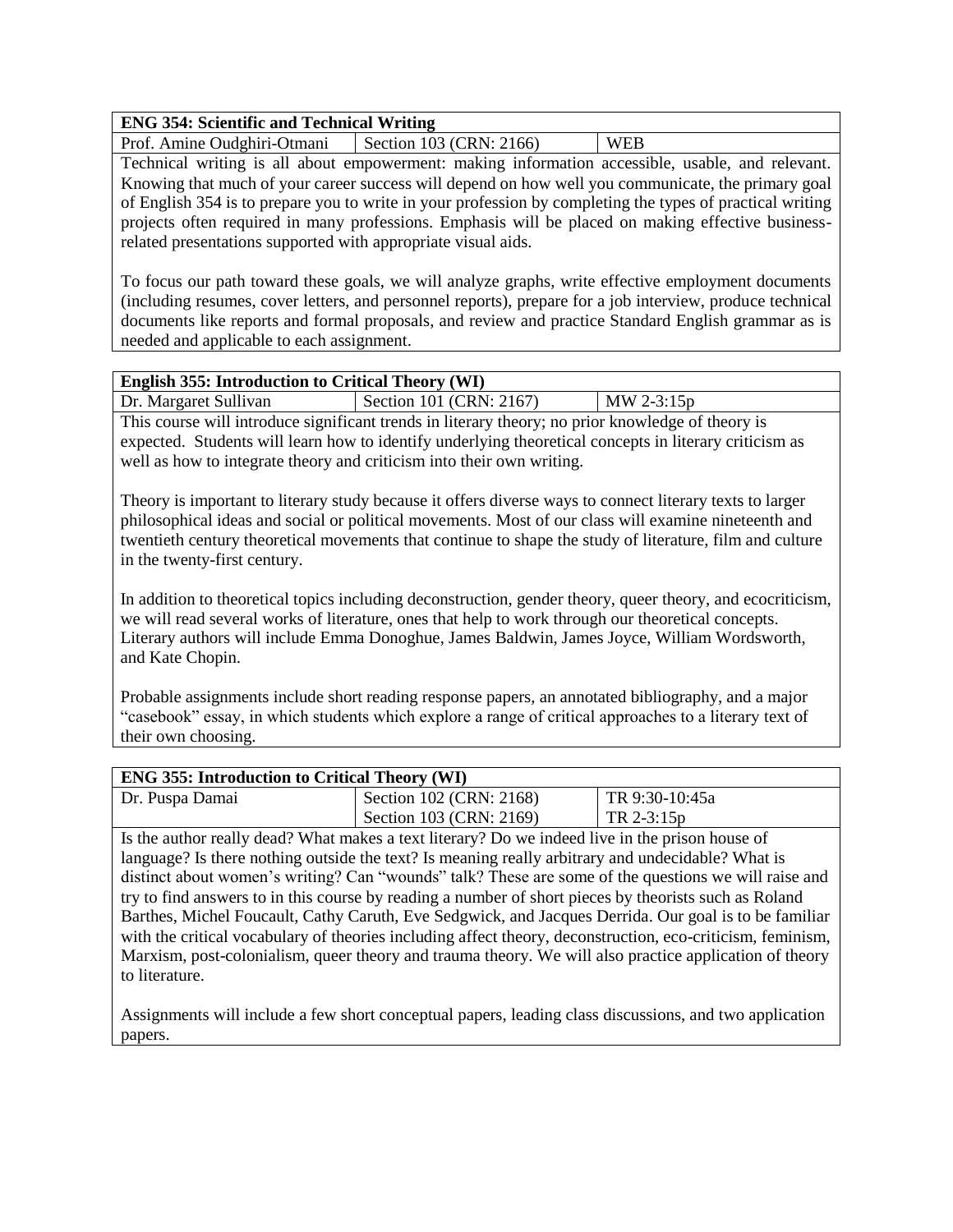#### **ENG 360: Introduction to Creative Writing**

Dr. Forrest Roth Section 104 (CRN: 2173) MW 4-5:15p Creative Writing has long been one of the most satisfying ways for all writers to explore their world and share their unique vision of it to a particular audience— the first tricky part being how to get started down the path. As an introductory workshop to help you begin learning about and developing your skills, this course will allow you to engage the conventions of different literary genres while, at the same time, formulating your own ideas about how to work with or against those conventions to fulfill your aesthetic vision on the page. Towards that end, in addition to reading various creative and critical works by other authors, you will develop workshop drafts to be shared with the class by doing smaller exercises in the forms we will pursue, eventually accomplishing a full portfolio containing your own poetry, fiction and non-fiction that reflects a detailed writing philosophy.

## **ENG 377: Creative Writing Poetry**

 $Dr. Sarah Chavez$  Section 101 (CRN: 2174) TR 9:30-10:45a **The Ecstatic Jar or How to Turn Abstractions Concrete**

Creative Writing has long been one of the most satisfying ways for all writers to explore their world and share their unique vision of it to a particular audience— the first tricky part being how to get started down the path. As an introductory workshop to help you begin learning about and developing your skills, this course will allow you to engage the conventions of different literary genres while, at the same time, formulating your own ideas about how to work with or against those conventions to fulfill your aesthetic vision on the page. Towards that end, in addition to reading various creative and critical works by other authors, you will develop workshop drafts to be shared with the class by doing smaller exercises in the forms we will pursue, eventually accomplishing a full portfolio containing your own poetry, fiction and non-fiction that reflects a detailed writing philosophy.

### **ENG 378: Creative Writing Fiction**

| <b>ETTO: Creative Willing Fiction</b>                                                                |                                                                                                    |              |
|------------------------------------------------------------------------------------------------------|----------------------------------------------------------------------------------------------------|--------------|
| Prof. John Van Kirk                                                                                  | Section 101 (CRN: 2175)                                                                            | $TR 2-3:15p$ |
| <b>Crafting the Short Story</b>                                                                      |                                                                                                    |              |
|                                                                                                      | This is a workshop style course for students who are serious about improving their fiction writing |              |
| skills. Students will write three pieces of short fiction, which will be considered by the workshop. |                                                                                                    |              |
| Useful writing exercises to hone your style and develop your craft. Expect to read model stories by  |                                                                                                    |              |
| classic and contemporary authors.                                                                    |                                                                                                    |              |

### **ENG 379: Creative Writing: Nonfiction**

Dr. Joel Peckham Section 101 (CRN: 2176) MW 4-5:15p In this intermediate-level creative writing course, students will gain practice writing within the genre of creative nonfiction. Specifically, students will study and write within the subgenres of the personal essay and the memoir essay. Along the way, we'll explore—both in our reading and our writing—the ways in which creative nonfiction purposefully borrows techniques and approaches from other genres as it attempts to represent truth. We'll also discuss how the published works we'll read for class might inform a students' work within the genre of creative nonfiction. **Note:** This class is structured as a workshop, meaning the bulk of the writing we discuss in class will be student-authored, in addition to our regular discussion of the assigned texts.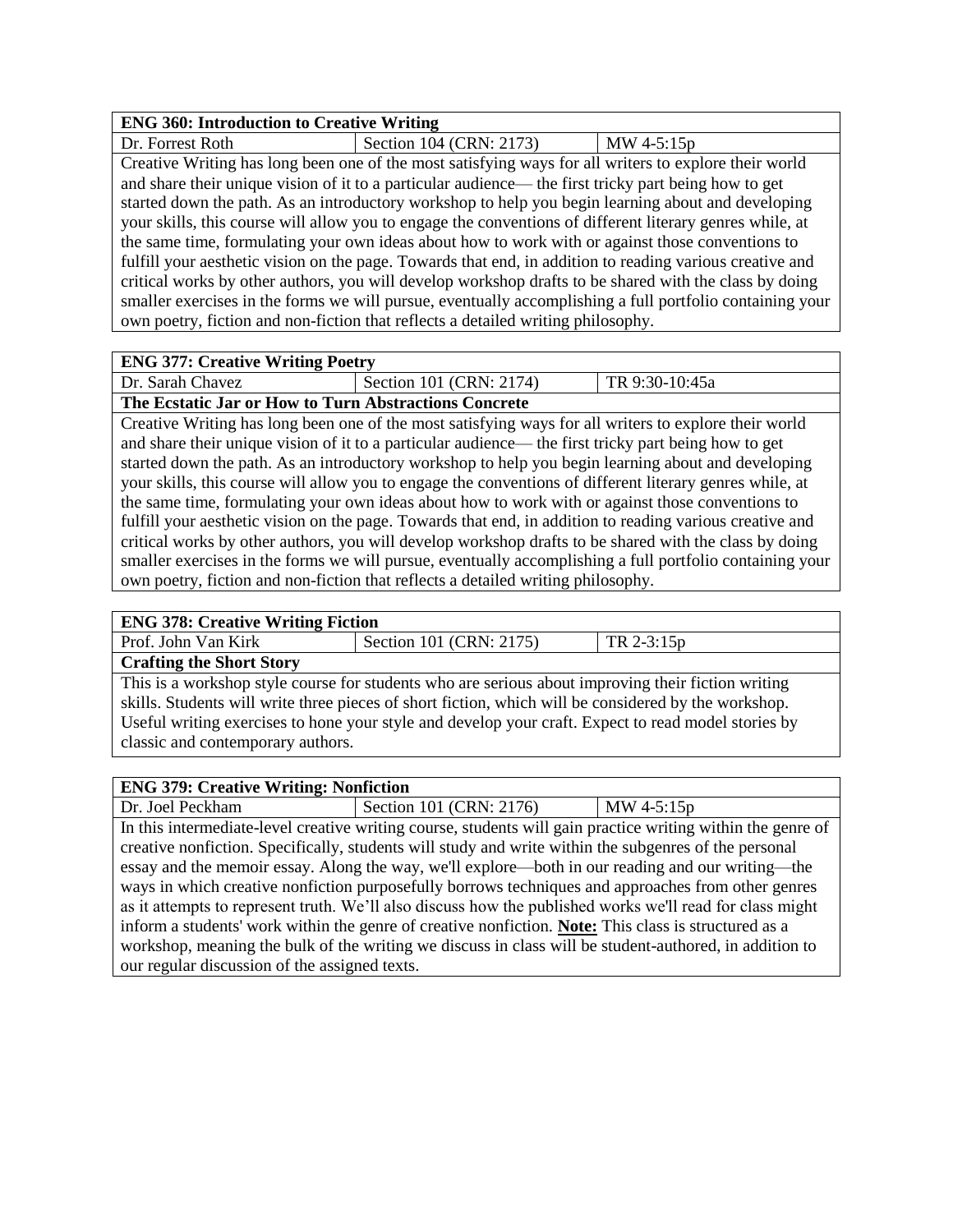#### **English 408/508: Writing in the Digital World (WI)**

Dr. Margaret Sullivan Section 101 (CRN: 2178/2208) TR 12:30-1:45 p.m. Designed for those who find themselves writing in, or preparing to write in, multimedia and online environments, this course will examine a variety of computer-mediated texts and writing strategies. We'll look at electronic literature, for example, as well as motion poetry, the recent film *Her,* and academic scholarship on 21<sup>st</sup> century, multimodal writing. Throughout the term, we'll work in online writing environments, and will produce essays as multimodal texts. Probable assignments include quizzes, short responses, and a digital portfolio.

| <b>ENG 412: Shakespeare's Histories and Tragedies (WI, LIT)</b> |                         |               |
|-----------------------------------------------------------------|-------------------------|---------------|
| Dr. Gwenyth Hood                                                | Section 101 (CRN: 2179) | MWF 11-11:50a |
| $\sim$                                                          |                         |               |

#### **Love vs. Time and Destruction**

Shakespeare's tragic and historical vision also encompasses the operation of love in the world, and all of these themes come together in his lyric poetry, especially his famous sonnet cycle. History plays include celebration of the successful hero, *Henry V*, and the destruction of the contumacious rogue, *Richard III.* Some think the youthful love story, *Romeo and Juliet*, narrowly misses a comic ending; it is curiously partnered with *A Midsummer Night's Dream*, which embeds a comparable love-tragedy into its comic pattern. *Othello*, *Hamlet,* and *Macbeth*, each bitter and grim in its own way, has comic elements highlighting the tragedy. In the tragi-comic *A Winter's Tale*, the tragedy occurs early, haunting the next generation where perhaps resolution can be found. In this Writing Intensive (WI) class, there will be in-class freewrites and weekly prompts, besides three formal essays and a midterm on an assigned topic. For the final, students will have the opportunity to revise Essay 1 or 2 after it is graded. To ensure appreciation the plays' dramatic and oral qualities, there will be frequent in-class reading and some performance.

#### **ENG 414: Nineteenth-Century British Novels (WI, WS)**

Dr. Jill Treftz  $\vert$  Section 101 (CRN: 2180) MW 4-5:15p **Fallen Families: Women's Gothic and Sensation Literature**

This is a discussion-based course focused on Romantic- and Victorian-era women writers of Gothic and sensation fiction. We will examine the development of Gothic and sensation fiction across the nineteenth century, likely beginning with Ann Radcliffe, whose Gothic novels were among the most popular works of their time, and moving through writers like Jane Austen, Mary Shelley, the Brontës, Mary Elizabeth Braddon, and Ouida. We will explore the ways women's Gothic and sensation fiction deconstructs and critiques nineteenth-century gender norms and ideologies through its troubled and twisted representations of domesticity and family.

#### **ENG 421: American Literature to 1830 (HUM, LIT)**

Dr. Jana Tigchelaar Section 101 (CRN: 2181)  $\boxed{7\ 5:30-8p}$ This course examines literature produced in America from its pre-Columbian beginnings through the early national period. Through our reading in multiple genres we will work to understand how different forces (cultural, political, religious, and economic, for a start) inform the writing of this vast period. We will also examine some of the ways writers of this period explored what it meant to be an American. We will ask how these writers imagine their writing shaping the young country, and investigate how writers of different classes, races, religions, and genders use writing to address the social and cultural issues facing the US during this formative era. In addition, we will focus throughout the course on building research, writing, and analysis skills. Through in-class discussions, group work, brief lectures, exams, research, and writing, we will work to frame our understanding of individual texts in relation to larger concepts.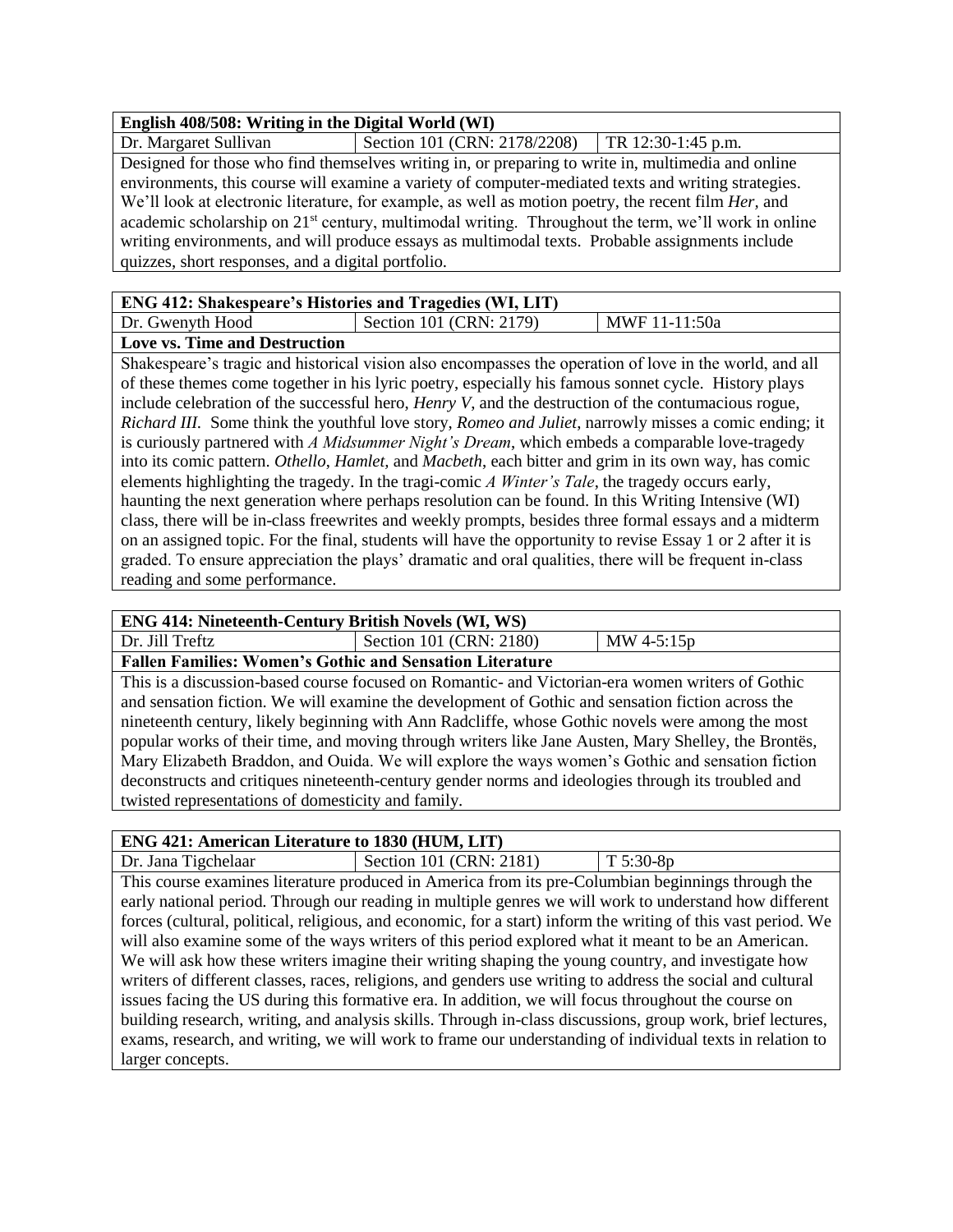| ENG 423: American Literature 1865-1914 (WI) |  |
|---------------------------------------------|--|
|                                             |  |

Dr. Jim Riemer  $|\text{Section 101 (CRN: 2182)}|\text{WEB}|$ The period from 1865 to 1914 was a time of immense political, economic, social and cultural change in the United States. In this class you will be studying the diverse literary responses to those changes including how these texts illustrate and examine issues of gender and race, immigration and the immigrant experience, class conflict, American identity, war and empire. To arrive at a complex and rich understanding of these issues, you will be reading a wide range of texts. So alongside canonical texts by writers such as Mark Twain, Kate Chopin, Stephen Crane, Charles Chesnutt, and Sui Sin Far, you will be studying a diverse group of non-canonical texts including several popular dime novels, reports by war correspondents during the Spanish-American war, as well as newspaper and magazine editorials and speeches from the period to contextualize your reading of the literary texts. The written assignments will include online discussion boards, several short literary analyses, and one major formal literary analysis essay.

## **ENG 432: Contemporary Literature (WI, LIT)**

Dr. John Young Section 101 (CRN: 2184) M 5:30-8p

## **Trending Now: Fictional Selves and Contemporary Media**

"Since the limitations of being one human being involve certain restrictions on the number of experiences possible to us in a given period of time, it's possible that the biggest TV-tech 'advances' of recent years have done little but abet this fantasy of escape from the defining limits of being human." That's' David Foster Wallace writing in 1990 about the options for fiction writers addressing an audience saturated with TV culture. Fast-forward to British novelist Zadie Smith (who has seen two of her books adapted for British TV, with a third on the way) in 2018, on digital culture and selfhood: "We are being constructed out of images of ourselves, haunted by our own past, by last year, by last week, by #throwbackthursday. We have become so used to summoning up images of ourselves that we barely notice we live among ghosts, and it is left to our artists to truly spook us, to make us see anew what has become second nature." While Wallace diagnoses an essential one-way passivity in the TV experience (in the days of early cable, well before the Age of Netflix), Smith identifies a fundamental narcissism in digital culture, with both writers claiming a necessary role for fiction in enabling readers to see themselves in new ways, paradoxically by seeing themselves as who they are not. This is a long way around to say that this class on contemporary literature will consider the twin engines of contemporary selfhood—TV and the internet—as refracted through American and British fiction from the 1990s to the present. (We will also watch a few TV episodes and surf a few websites along the way.) Readings will include short(ish) fiction from Wallace, as well as longer (but not *that* long) works from Smith, Paul Auster, Octavia Butler, Don DeLillo, Junot Díaz, Jennifer Egan, Don Lee, and Claudia Rankine. Assignments will include a micro-edition of a short story and its versions, a short literary analysis, and a longer research project (which might take multiple forms).

#### **ENG 430: Young Adult Literature (WI, MC)**

Dr. Hilary Brewster Section 101 (CRN: 2183)  $\boxed{7\ 6:30-9p}$ Young Adult (YA) Literature is a required course for English Ed majors, but highly encouraged for Lit Studies, Creative Writing, and Generalist majors as well. This class acts as a survey of various genres and formats of YA Lit, including memoir, nonfiction, poetry, novel in verse, and comics. Contemporary social issues include racism, classism, sexism, among others, as well as various identity markers, such as gender, sexuality, and ability are purposefully included in this course.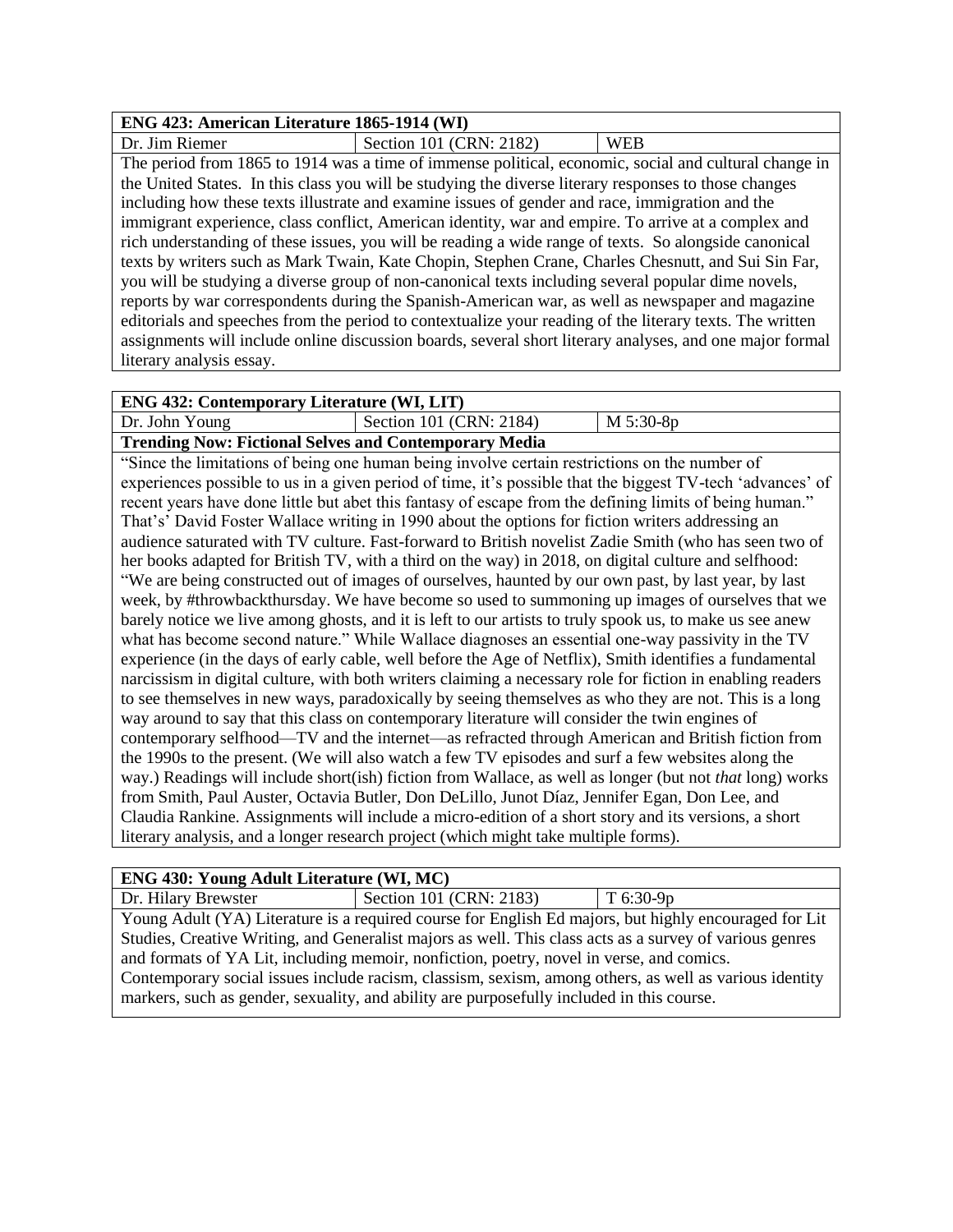### **ENG 436: Medieval English Literature (WI, LIT)**

Dr. Gwenyth Hood Section 101 (CRN: 2185) MW 2-3:15p

**Civilization, Chaos and Love, Human and Divine – Old English Elegiac and Heroic Poetry; Middle English Lyrics and Romances; Riccardan Poets and Malory**

Beginning with *Beowulf*, "Dream of the Rood" and the old English Elegiac poems, students will gain in depth knowledge of Medieval English Literature, from the celebration of heroic qualities in the midst of the fragile civilization of the Dark Ages, to the mannered and chivalrous themes, including Courtly Love, of the High Middle Ages. The latter are presented by the anonymous Gawain/ Pearl poet, by Geoffrey Chaucer, and Thomas Malory. Religious themes are central in Julian of Norwich's intense personal vision, *Revelations of Divine Love*, and William Langland's panoramicd *Piers Plowman*. All works will be studied in modern translation, with occasional looks at the flavor of the original. In this Writing Intensive (WI) class, there will be in-class freewrites and weekly prompts, besides three formal essays and a midterm on an assigned topic. For the final, students will have the opportunity to revise Essay 1 or 2 after it is graded.

#### **ENG 440: Advanced Study in Film (WI, LIT, FS)**

Dr. Walter Squire Section 101 (CRN: 2186)  $\boxed{7\ 4-6:20p}$ 

**Tim Burton and German Expressionism**

 This course will examine a number of films throughout the career of Tim Burton, with special attention to the Influence of German Expressionism upon Burton, both directly and second hand, such as through *Frankenstein* (1931, dir. James Whale), although additional influences upon Burton will be explored. Burton films will likely include *Vincent* (1982), *Edward Scissorhands* (1990), *Batman Returns* (1992), *Corpse Bride* (2005), *Sweeney Todd* (2007), and *Dark Shadows* (2012), and will be supplemented by (portions of) films by other directors, such as *The Cabinet of Dr. Caligari* (1920, dir. Robert Wiene), *Nosferatu* (1922, dir. F.W. Murnau), and *Metropolis* (1927, dir. Fritz Lang). Beyond participating in discussions, students will submit regular reading and viewing responses and create a researched essay.

#### **ENG 445: Screenwriting (WI, HUM)**

Prof. Ian Nolte Section 101 (CRN: 2187)  $\begin{array}{|l|l|}\n\hline\n\end{array}$  R 5:30-8p In this course, we will write screenplays for short films. We will study professional screenplay formatting and structure and how to tailor storytelling for the screen. We will study published screenplays and the completed films to understand the connections between screenwriting and film production. We will write and workshop three short films. We will explore the challenges and benefits of writing for zero-budget or student productions. We will also explore film festivals and screenwriting contests as a venue for our screenplays and method of networking with other filmmakers.

## **ENG 460: Writing Center and Composition Theory (WI)** Prof. Anna Rollins Section 101 (CRN: 2188) MWF 11-11:50a This discussion-based, writing intensive course will provide a survey of critical texts in writing center and composition theory. We will be reading each week about the following topics within the field: writing center history and pedagogy, ESL tutoring, intertextuality, composition theory and pedagogy, rhetoric, genre, identity politics, research and documentation, and cultural studies. In addition to our work in the course, you will also tutor for one hour/week in the Writing Center for course credit. You will complete reflective responses each week connecting your course readings and your tutoring experiences. You will be taught how to develop practical tutoring and teaching activities that apply your theoretical readings to a tutoring situation or a classroom. The course will culminate with a major research project where you will conduct in depth research on a topic of your choice within the fields of writing center and composition theory.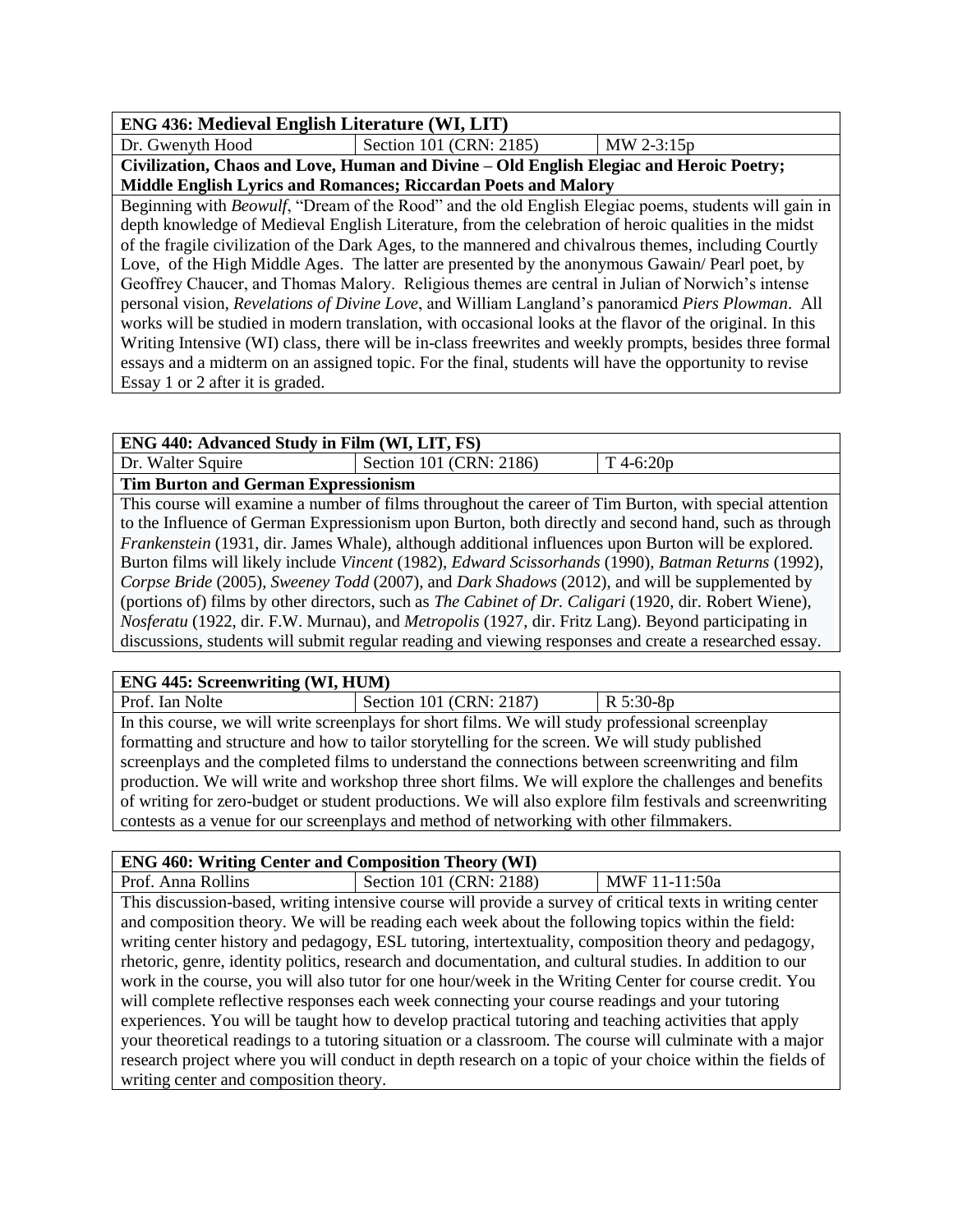#### **ENG 469: Teaching Creative Writing (LIT, WI)**

Prof. Daniel O'Malley Section 101 (CRN: 2189) TR 2-3:15p This is a course in creative writing pedagogy designed for students who plan to teach at the primary, secondary, or college level. That said, in learning how to *teach* a thing, we also learn a lot about how to actually *do the thing*, so this course will also help students develop their skills as writers. We'll consider a variety of pedagogical approaches; we'll complete writing projects in multiple genres; we'll develop assignments, lesson plans, and syllabi of our own. Students will also have the opportunity to put their plans into action, leading class sessions and workshops. Work will culminate with a portfolio of original creative writing, personal reflection, and course-design artifacts.

#### **ENG 476/576: Structures of the English Language**

Prof. Joni Magnusson | Section 101 (CRN: 2191/2210) | TR 9:30-10:45a

English 476/576 is a study of the structures of English grammar, including parts of speech and punctuation, and of the forms and functions of these grammatical structures. This course investigates how the structures of English grammar are used, learned, and taught by speakers/writers and gives students a deeper understanding of the English language through examination of a variety of special topics related to the structure of English, including language acquisition, English language learning, dialect variation, code-switching, and the history of English. This course also allows students to analyze how an understanding of each of these special topics informs and affects English education practices and prompts them to generate philosophies of grammar teaching and learning.

| <b>ENG 480: SpTp: Coding for Digital Humanities (LIT, WI)</b>                                         |                         |            |
|-------------------------------------------------------------------------------------------------------|-------------------------|------------|
| Dr. Kristen Lillvis, Prof. David                                                                      | Section 101 (CRN: 2192) | MW 2-3:15p |
| Cartwright                                                                                            |                         |            |
| What was the first thing you did this morning? Was it pick up your cellphone? From cellphones to      |                         |            |
| podcasts to blogs to videogames, digital technologies have transformed our lives. Harness this power— |                         |            |
| and develop skills that will help you on the job market AND help you on your capstone—by learning     |                         |            |
| coding basics. Throughout this course, you will discover cutting-edge ways of analyzing the texts of  |                         |            |
| your discipline (the work by a specific author, historical documents, literary texts, transcripts of  |                         |            |
| conversations). You'll learn to structure and analyze digitized texts-as-data, and together we will   |                         |            |

explore questions fundamental to the humanities. No previous coding experience required!

| <b>ENG 493: Advanced Creative Nonfiction</b>                                                             |                                                                                                     |               |
|----------------------------------------------------------------------------------------------------------|-----------------------------------------------------------------------------------------------------|---------------|
| Dr. Rachael Peckham                                                                                      | Section 101 (CRN: 2204)                                                                             | TR 5:30-6:45p |
|                                                                                                          | In this advanced-level creative writing workshop, students will explore and build on their practice |               |
| within select subgenres of creative nonfiction, such as the lyric essay. At the semester's end, students |                                                                                                     |               |
| will significantly revise one essay with the goal of publication in mind. Note: This class is structured |                                                                                                     |               |
| as a workshop, meaning the bulk of the writing we discuss in class will be student-authored, in addition |                                                                                                     |               |
| to the other assigned reading.                                                                           |                                                                                                     |               |
|                                                                                                          |                                                                                                     |               |

| <b>ENG 499: Senior Capstone</b>                                                                      |                         |            |
|------------------------------------------------------------------------------------------------------|-------------------------|------------|
| Dr. Jill Treftz                                                                                      | Section 102 (CRN: 2206) | TR 4-5:15p |
| This course is a workshop-style course that incorporates elements of a guided independent study, all |                         |            |
| focused on honing students' research, writing, and presentation skills. The goal of the class is to  |                         |            |
| produce a well-researched and skillfully written capstone paper and to be prepared to deliver your   |                         |            |
| public capstone presentation at the end of the semester.                                             |                         |            |